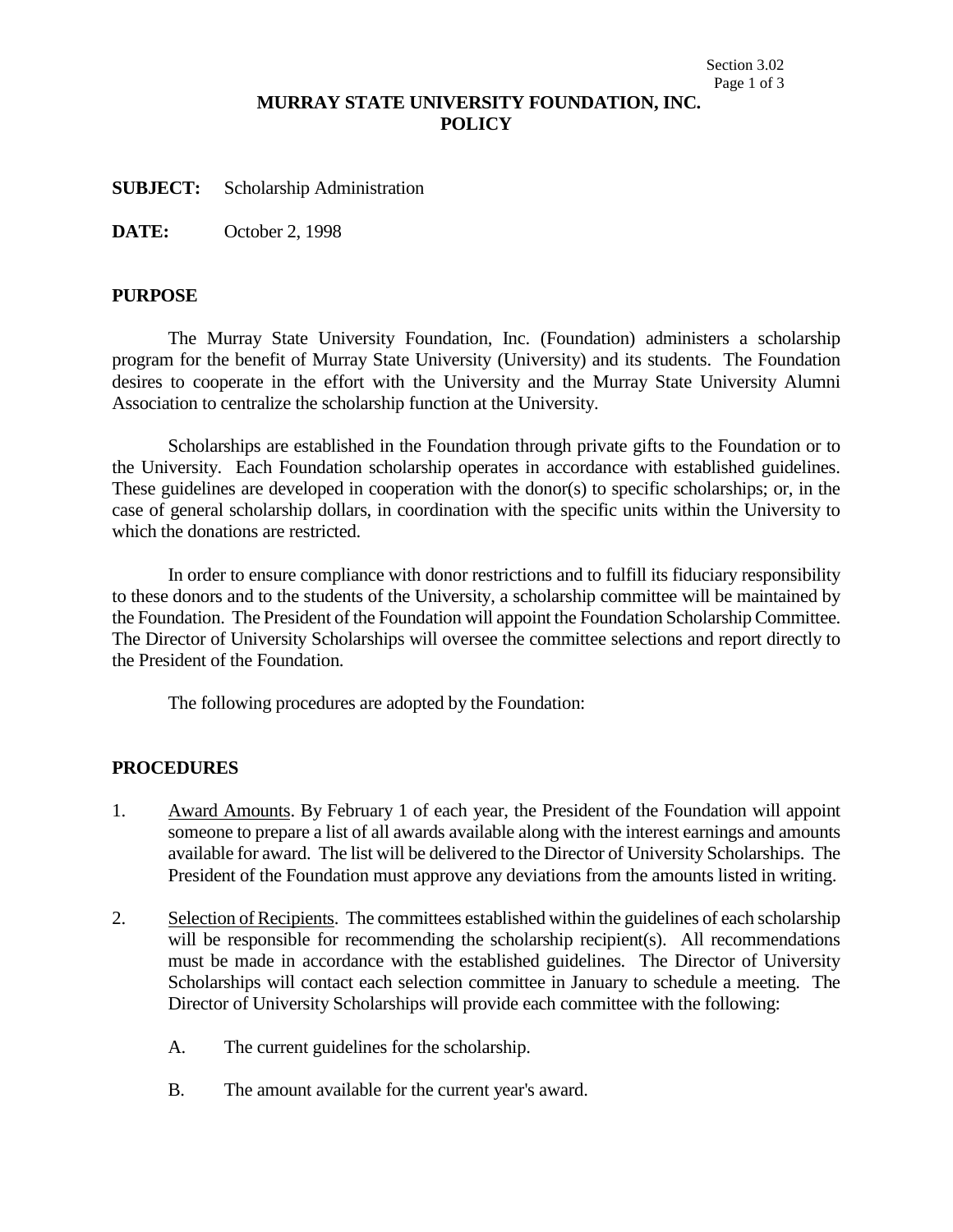- C. Upon request, the Director of University Scholarships will provide record information of the prior year's recipient(s).
- D. A list, compiled from completed scholarship application forms, of eligible applicants.

The committee's selections from the applicant pool should be submitted to the Director of University Scholarships on a Notification of Proposed Scholarship Recipients Form (**Exhibit 1**). A memo or other written documentation may be substituted, provided that it is signed by a committee member and contains all of the information on the Proposed Scholarship Recipients Form.

The Foundation Scholarship Committee will be responsible for selection of recipients for scholarships without guidelines, scholarships for which the guidelines do not designate specific committee assignments, and for scholarships that specify this committee for selection. For each scholarship to be awarded by the Foundation Scholarship Committee, the Director of University Scholarships will be responsible for providing the four items listed above to the committee. If the scholarship is clearly for the benefit of students of a particular department or unit, the Foundation Scholarship Committee may delegate the selection of recipients to that departmental selection committee.

The Foundation Scholarship Committee will assist the University Scholarship Office with selection of recipients for all Foundation scholarships for which guidelines specify that the selection shall be made by the "Scholarship Office of MSU," "Scholarship Committee of MSU," or other similar wording.

- 3. Notification to Recipients. The Director of University Scholarships will evaluate the committee's recommendation(s) based on the student(s) total award package. The Director of University Scholarships will send an Award Letter (**Exhibit 2**) and Scholarship Agreement (**Exhibit 3**) to the eligible recipient(s).
- 4. Credit Sheet Routing. The Director of University Scholarships will prepare a credit sheet (**Exhibit 4**) for permanent folder. The Director will also prepare a credit sheet for the Student Financial Aid Office. At some point, the Student Financial Aid Office may request a disk with the same information to replace individual credit sheets. This information will be provided by April 1.

A disk will be prepared for the Bursar's Office for billing purposes.

If requested, a disk will also be prepared for the Foundation.

5. Late Awards. In the case of late awards, (after the disks have been prepared), the Director of University Scholarships will prepare individual credit sheets for the Student Financial Aid Office, Bursar's Office, and the Foundation.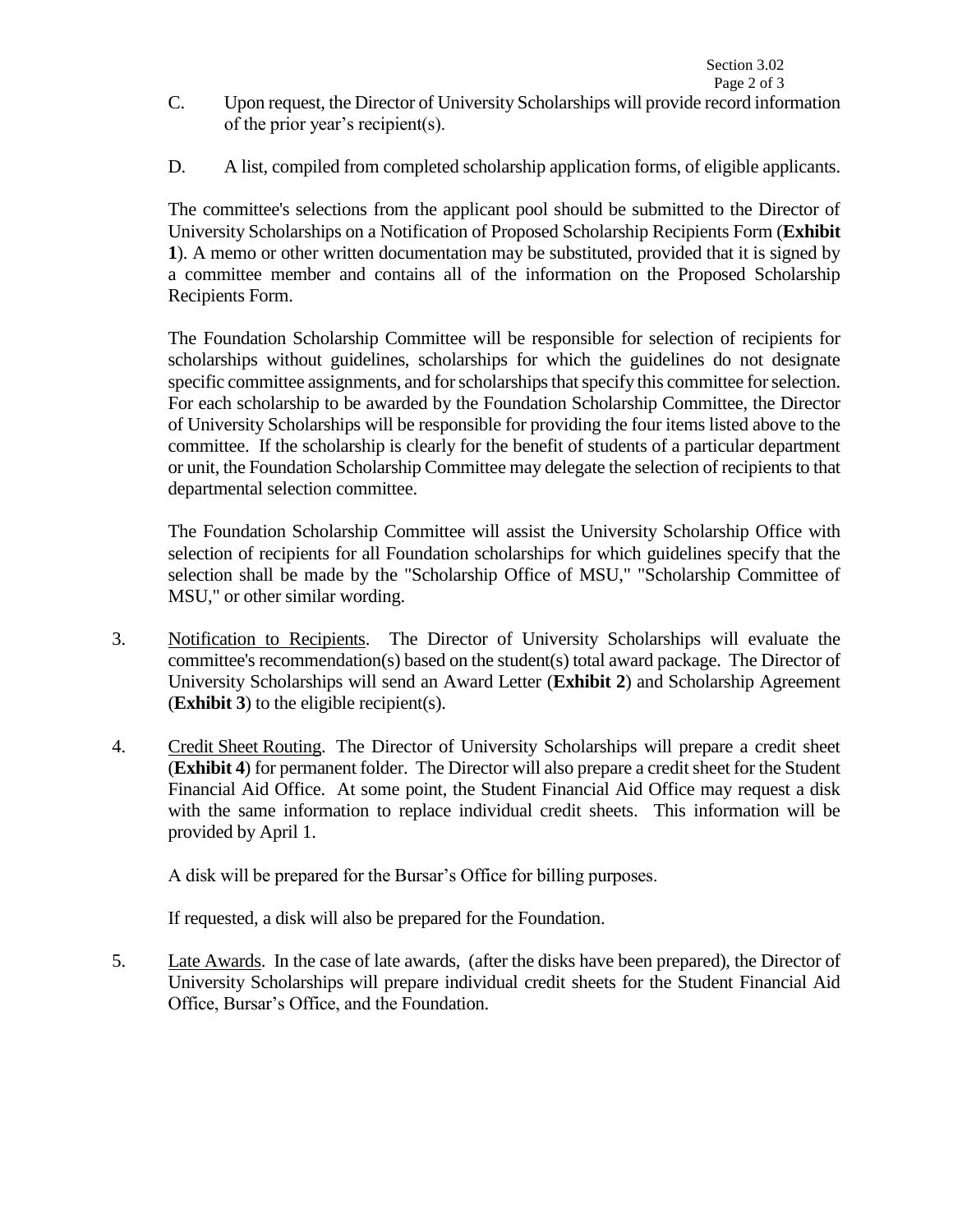- 6. Payment Request Forms. A limited number of situations will require that a scholarship award be made in the form of a check issued to a student. In most cases, these are scholarships for students attending other universities. These checks will be made payable to the student and his/her attending institution. If a check is to be made payable to a student attending the University, the Foundation Accounting Specialist will obtain approval from the Student Financial Aid Office and the Bursar's Office before releasing the check. A copy of all scholarship Payment Request forms will be forwarded to the Director of University Scholarships by the Foundation Accounting Specialist. Scholarship Payment Request forms will be signed by the President of the Foundation and by the Director of University Scholarships.
- 7. Monitoring Continuing Eligibility. The Director of University Scholarships will be responsible for performing grade and other audits of each student's status to ensure that the student continues to meet the eligibility requirements of the individual scholarship guidelines. The Director of University Scholarships will notify the student, the Student Financial Aid Office, Bursar's Office and the Foundation, in writing, of any changes in a student's status so that the award amount can be adjusted.
- 8. Changes in Enrollment Status. If a student's enrollment status changes, causing a reduction in the student's tuition charges, then the Bursar's Office will notify the Director of University Scholarships to determine if the Foundation scholarship should be reduced or eliminated. If an award amount changes, the Director of University Scholarships will notify the Student Financial Aid Office, the Foundation Executive Assistant, and the Bursar's Office by preparing a revised credit sheet or disk.

The Bursar's Office will provide the Director of University Scholarships, the Student Financial Aid Office, and the Foundation Executive Assistant with a list of those eligible scholarship recipients who did not enroll for the semester.

- 9. Follow-up. If, for any reason, a scholarship cannot be awarded to the student(s) or alternates submitted by a committee on a Notification of Proposed Scholarship Recipients Form, the committee will be contacted by the Director of University Scholarships. A new Notification of Proposed Scholarship Recipients Form should be completed by a committee member, providing the Director of University Scholarships with additional recommendations.
- 10. Clearance with Student Financial Aid After August 1 Cutoff. The Director of University Scholarships must notify the Student Financial Aid Office to determine a student's eligibility for all awards to be made after August 1st. Approval, in these cases, must be obtained from the Student Financial Aid Office before a student is notified of a potential award.

Revised July 23, 2015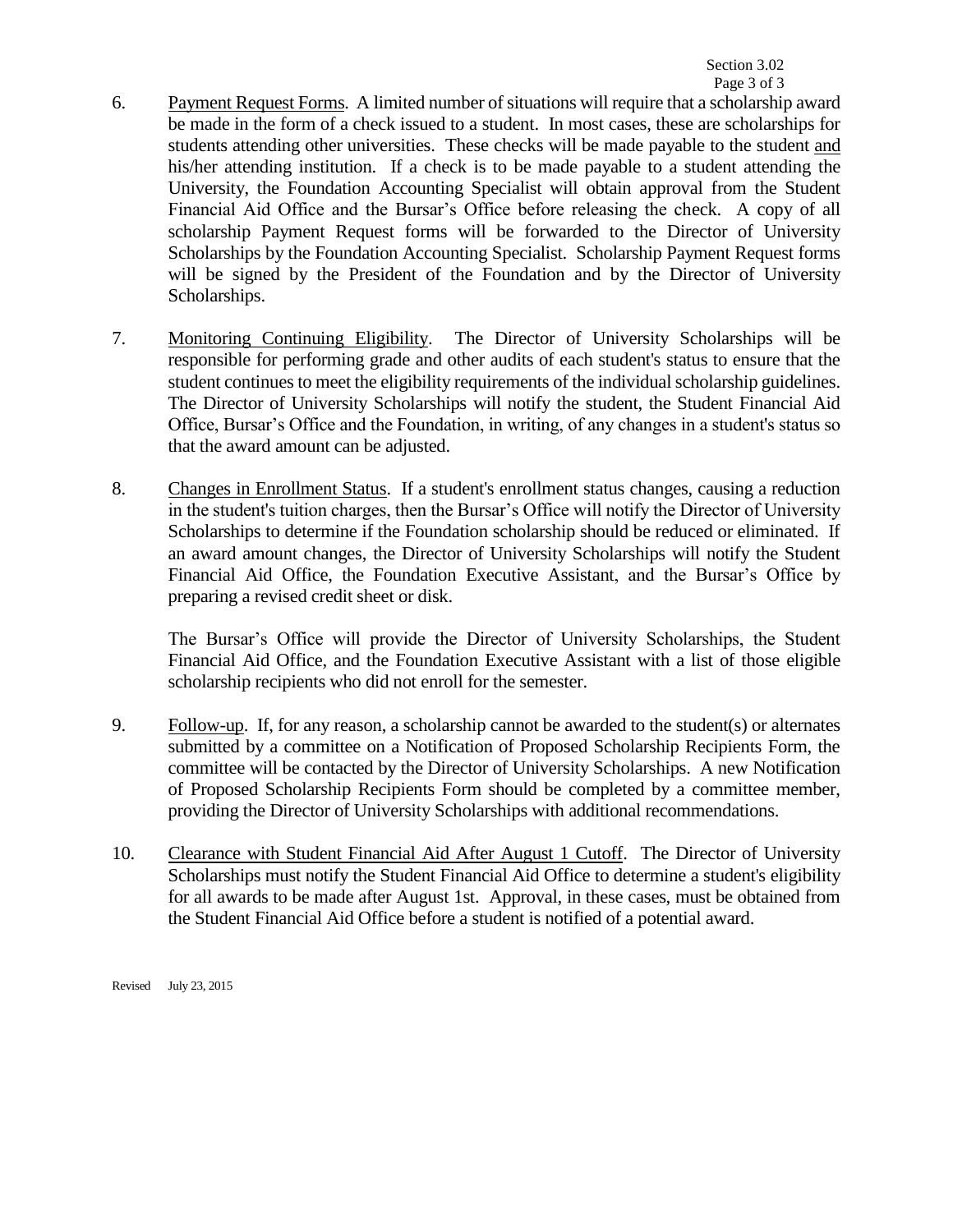## MURRAY STATE UNIVERSITY FOUNDATION NOTIFICATION OF PROPOSED SCHOLARSHIP RECIPIENTS

The following student(s) should be awarded the \_\_\_\_\_\_\_\_\_\_\_\_\_\_\_\_\_\_\_\_\_\_\_\_\_\_\_\_\_\_\_\_\_\_ for the 2000-2001 school year.

| Name        | Name        |
|-------------|-------------|
| Address     | Address     |
| SS#         | SS#         |
| Amount      | Amount      |
| Semester(s) | Semester(s) |
| Name        | Name        |
| Address     | Address     |
| SS#         | SS#         |
| Amount      | Amount      |
| Semester(s) | Semester(s) |
| Name        | Name        |
| Address     | Address     |
| SS#         | <b>SS#</b>  |
| Amount      | Amount      |
| Semester(s) | Semester(s) |

By my signature below, I certify that the selection of the recipient(s) was made in accordance with the guidelines for the operation of this fund.

| Date    |
|---------|
| Subcode |
| S       |
|         |
|         |
| S.      |
|         |

Green-Scholarship Office

Yellow-MSU Foundation

Pink-Committee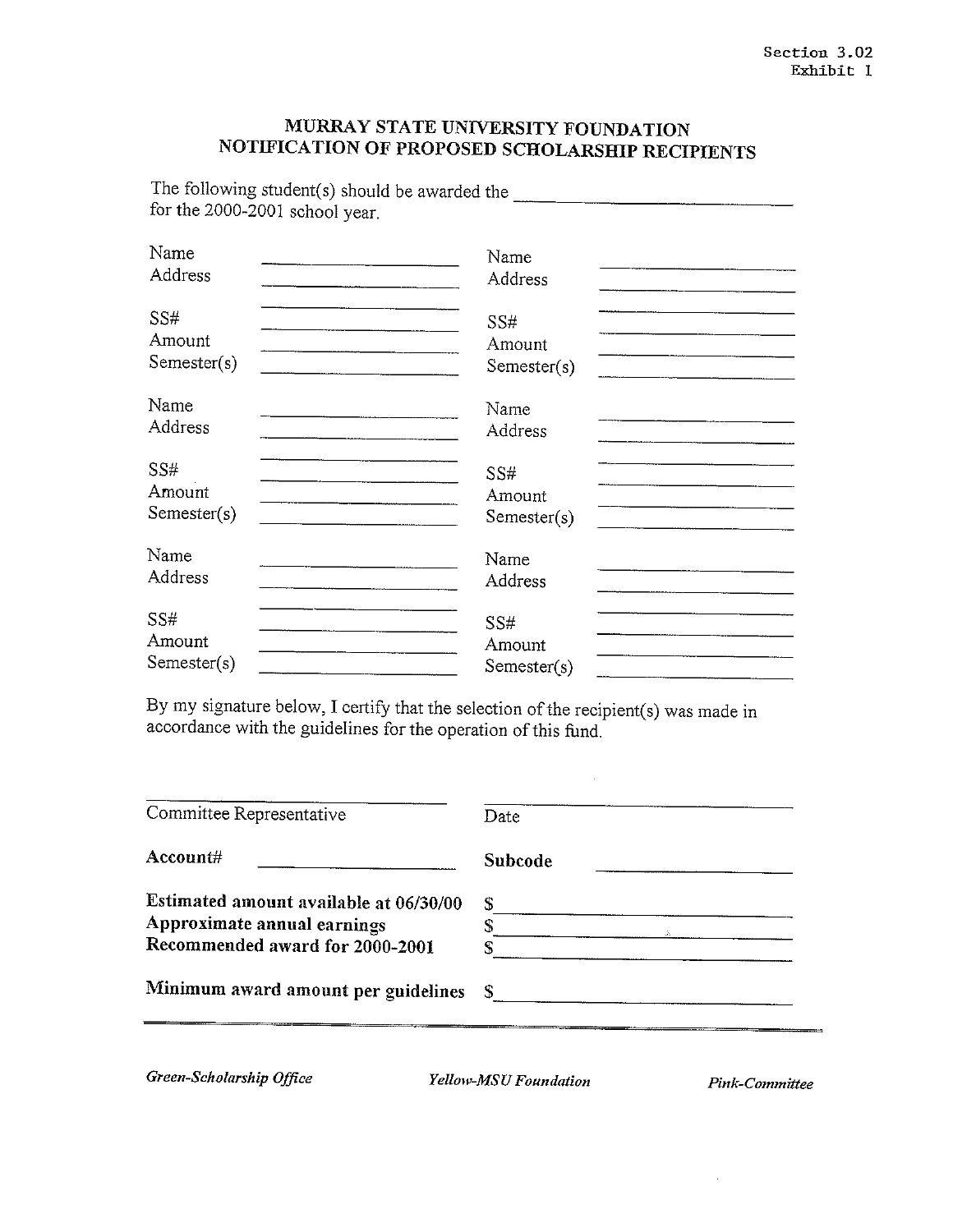

#### OFFICE OF UNIVERSITY SCHOLARSHIPS ORDWAY HALL PO BOX 9 MURRAY KY 42071-0009 TELEPHONE (502) 762-3225 NATIONWIDE TOLL-FREE 1800-272-4MSU EXT. 4

Tuesday, January 11, 2000

Dear

Congratulations on the receipt of the scholarship package which the Scholarship Committees of Murray State University have selected for you. I extend my sincere congratulations for your selection as an outstanding scholar.

The amounts indicated will be deducted from the fees you normally pay at the beginning of each semester and will appear as credit toward direct educational expenses on your registration billing. If you are awarded additional aid from private sources outside the university or from other state or federal sources, this aid will be applied to the balance remaining. The total of all aid, however, cannot exceed the total cost of attending Murray State as calculated by the Financial Aid Office.

You must be admitted for unconditional admission to Murray State University before your scholarship is applied to your account. One copy of the enclosed forms must be returned for acceptance of this scholarship package. We should have the signed form within two weeks. If additional time is needed, please contact the University Scholarship Office.

Murray State offers scholarship awards each year. You must re-apply each year to be considered for scholarships. Applications are available in the University Scholarship Office located in Ordway Hall.

Your Total Scholarship Package Includes:

**Honor Scholarship** 

The Honor Scholarship is presented to you for your numerous achievements in your high school, Church, and community. It is a one year award.

\$550.00 **Scholarship Amount:** 

Best wishes for a successful year at Murray State.

Sincerely,

Total Scholarship Package

\$550.00

Carmen Garland Director, University Scholarships Enclosures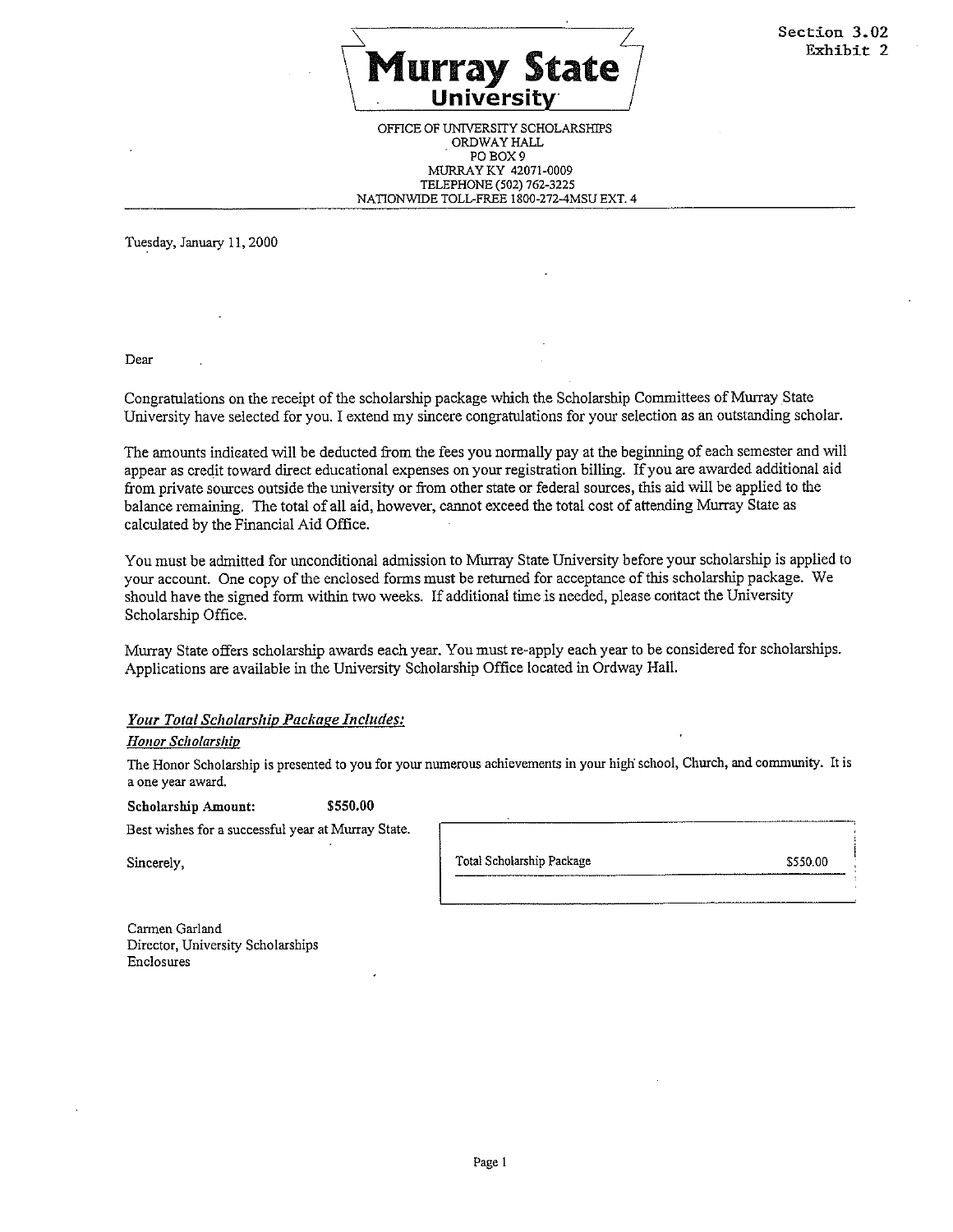## MURRAY STATE SCHOLARSHIP AGREEMENT

Scholarship awards may be used only during regular academic semesters, excluding summer terms.

Four year awards are in effect for eight semesters or until baccalaureate degree requirements are met, whichever occurs first.

Students must be full-time status (12 semester hours undergraduate; 9 semester hours graduate) during all award periods.

Only direct expenses (tuition, room, meal plan) may be used with general fund awards. Fees for CLEP exam credit, challenge exam credit, and correspondence courses cannot be covered by scholarship. Certain Alumni or Foundation awards can cover books. Cash refunds may be given in certain situations only when direct expenses have been fully paid.

Students receiving awards requiring specific grades or service hours as indicated in their award letter will be reviewed during the Spring semester each year. Any student failing to comply with the requirements of their award will receive notification of non-renewal. Certain conditions of any possible renewal will be indicated at that time.

A student can be awarded total financial assistance from combined university/federal funds only up to the value of full tuition (no fees), a semi-private residence hall room, and a meal plan. Outside dollar awards and/or additional financial aid combined with scholarship awards must be within the estimated expense budget determined by the Financial Aid Office. Scholarship dollars may be reduced in those specific cases at appropriate times.

**IMPORTANT** You must notify MSU Bursar's Office, Sparks Hall of all outside awards prior to each registration. Failure to do so will delay your class registration/fee payment process.

The University retains the right to adjust individual scholarship awards to effectively utilize federal and University dollars.

## I HAVE READ THE ABOVE CONDITIONS AND

I DO ACCEPT THIS AWARD (signature)

I DO NOT ACCEPT THIS AWARD (signature)

PLEASE PRINT FULL NAME

SOCIAL SECURITY NUMBER

Please sign and return this agreement within two weeks. If we do not receive it within that time, we will assume you do not wish to accept the award(s), and the offer will be considered void. The offer will then be made to an alternate. If you have any questions, please contact the University Scholarship Office (local) 762-3225 or toll-free 1-800-272-4678 ext. 4.

Please return signed agreement to: University Scholarship Office, P O Box 9 Ordway Hall, Murray, KY 42071-0009.